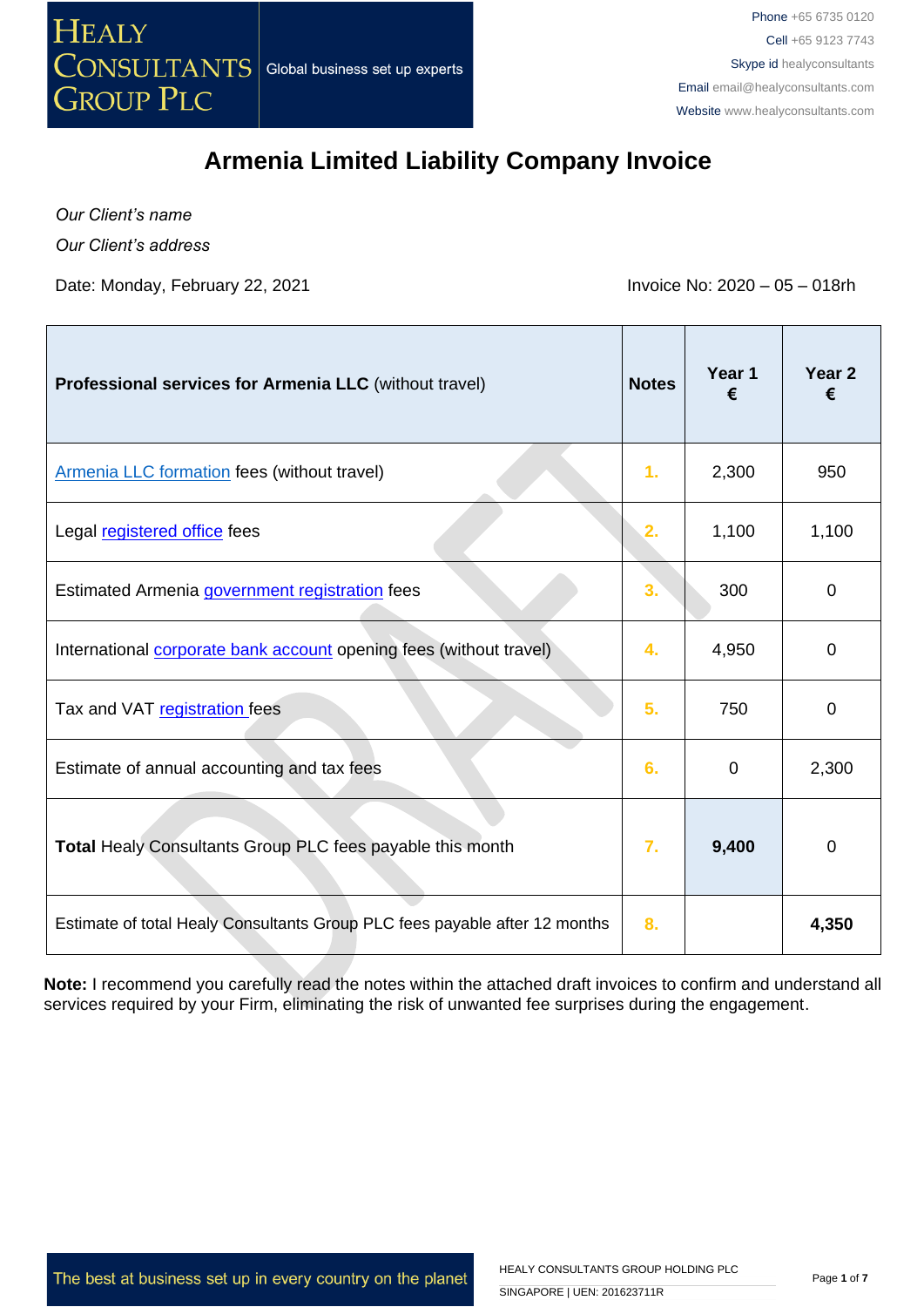

#### *Notes to invoice above*

**1.** Healy Consultants Group PLC's fees to legally register our Client's Armenia LLC within [two weeks.](https://www.healyconsultants.com/armenia-company-registration/fees-timelines/) This includes [timely project management](http://www.healyconsultants.com/project-manage-engagements/) of the engagement including **i)** time taken with our Client to agree the optimum corporate structure, while legally minimising global taxation **ii)** devising a strategy to complete the engagement without our Client travelling *iii*) finding solutions to [challenges that occur](http://www.healyconsultants.com/engagement-project-management/) throughout the engagemen; and **iv)** weekly [detailed email engagement status updates](http://www.healyconsultants.com/index-important-links/weekly-engagement-status-email/) to our Client. Healy Consultants Group PLC never gives up until we complete the engagement, regardless of the complexities or obstacles presented by banks and governments.

All [engagement fees](http://www.healyconsultants.com/company-registration-fees/) are agreed and paid up front and agree to the fees published on our country web pages. Consequently, there are no hidden fees or surprises or ambushes throughout the engagement. All engagement deadlines are agreed up front in the form of [a detailed project plan,](http://www.healyconsultants.com/index-important-links/example-project-plan/) mapping out deliverables by week throughout the engagement term.

Every second day during the engagement, we email our Client a [detailed email engagement status update.](http://www.healyconsultants.com/index-important-links/weekly-engagement-status-email/) Our Client is immediately informed of engagement problems together with solutions. Your dedicated engagement manager is reachable by phone, Skype, live chat and email, and will communicate in your preferred language.

- **2.** In accordance wit[h Armenia Companies Law,](http://www.parliament.am/law_docs/211101HO252eng.pdf) an Armenia LLC shall, from the date of its incorporation, have a legal registered office in Armenia, to which all official government communications and notices may be addressed. To comply with this statutory requirement, Healy Consultants Group PLC will supply an Armenia shared office space as the registered office address for your company. Thereafter, this address will be used to receive government correspondence including **i)** annual and quarterly tax returns **ii)** bank statements **iii)** employee payroll tax and pension correspondence. Most of our Clients wish to place Healy Consultants Group PLC [Armenia office address](http://www.healyconsultants.com/virtual-office/) on invoices, contracts, websites and business cards.
- **3.** This fee is an estimate of government costs payable during your Firm's engagement. All government fee payments will be supported by original receipts and invoices. Examples of government costs include **i)** submission the company application to the [State Register of Legal Entities](http://www.spyur.am/en/companies/state-register-agency-of-legal-entities-of-the-republic-of-armenia/70292) **ii)** obtaining a tax identification number **iii)** payment of application fees. Following engagement completion, Healy Consultants Group PLC will refund our Client any excess funds received over actual government costs paid. All third party and government fees associated with legalization of company and/or individual documents will be borne by our Client.
- **4.** To secure multi-currency corporate bank account approvals for our Client's company, Healy Consultants Group PLC's strategy is as follows:
	- Healy Consultants Group PLC will prepare a quality business plan for our Client's review then use the same to **i)** secure multiple banks' confirmation they welcome a formal application from our Client's business and **ii)** maximise the probability of successful multi-currency corporate bank account approvals;
	- At the time of company incorporation, we recommend to keep [the corporate structure simple](https://www.healyconsultants.com/about-us/complex-client-engagements/simplify-business-setup/) by appointing our Client's preferred individual shareholder(s) and director(s) and bank signatories - no corporate entity, nominee, trust, or tax haven holding company;



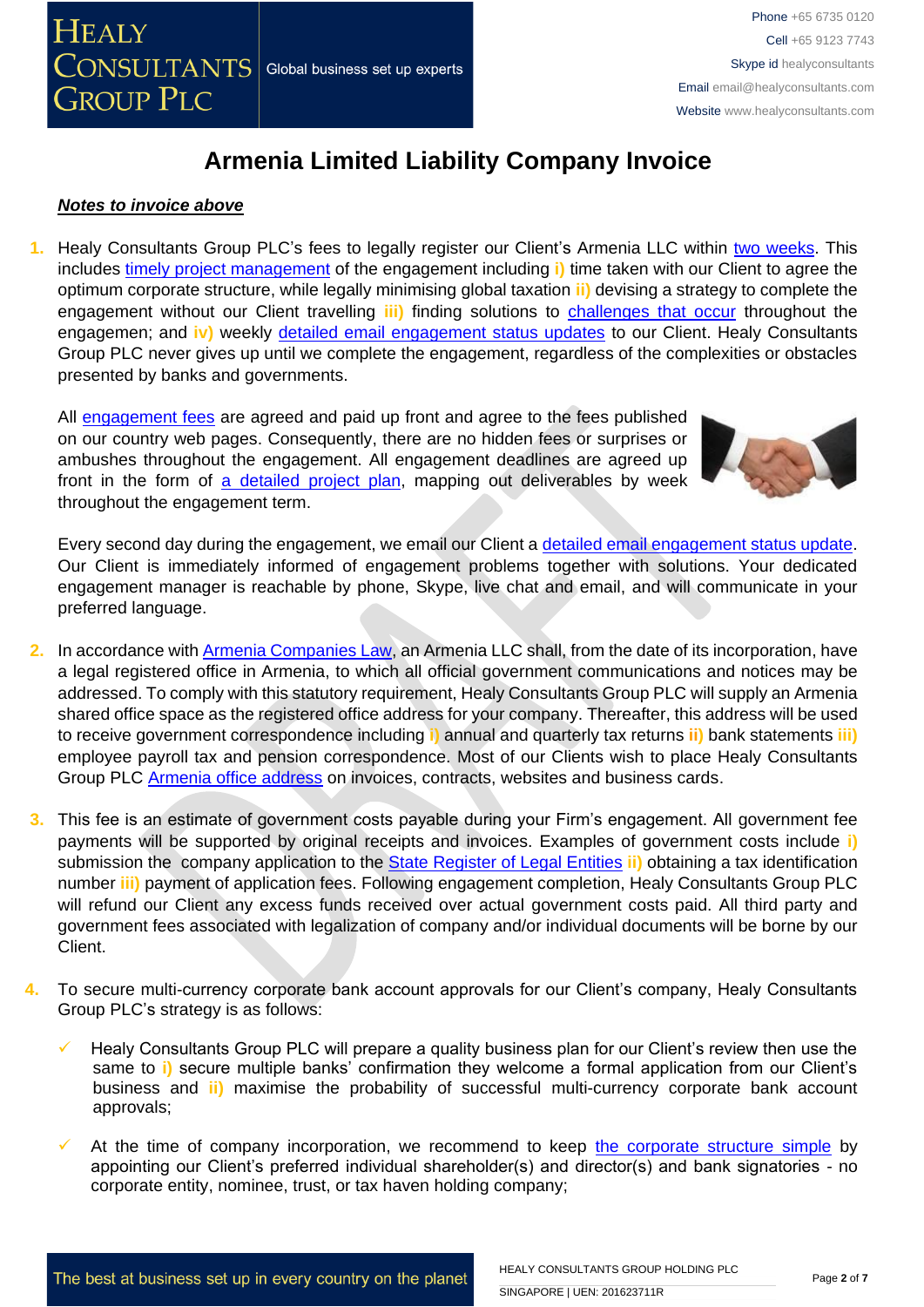- Our Client to appoint individuals who could timely travel to meet multiple local and international banks, if their Compliance Departments require the same before releasing multiple multi-currency corporate bank accounts numbers. If travel is required, our Firm will refund €950 and action [this travel policy;](https://www.healyconsultants.com/international-banking/corporate-accounts/meet-bank-officer/)
- Before, during and after bank meetings, the bank's In-house Legal and Compliance Department may revert multiple times for additional documentation and information from each **i)** bank signatory / director / UBOs of the companies as well as **ii)** our Client's business and transactions;
- If some banks decline to board our Client's business, Healy Consultants Group PLC will immediately inform our Client and action backup banking solutions;
- All going well in an average of 3 months following application submission, Healy Consultants Group PLC secures multiple multi-currency corporate bank account numbers for our Client's company;
- Thereafter, Healy Consultants Group PLC or the banks will courier mails and e-banking to the bank signatory, who is expected to activate the internet bank account, if needed with Healy Consultants Group PLC's assistance;
- After corporate bank account numbers are secured and if required, Healy Consultants Group PLC to assist our Client to appoint more new shareholders and directors. However, the banks will usually only approve them as bank signatory after a face to face meeting and review and approval of a bank signatory application.

For each bank, our Firm will prepare a quality tailored business plan; to optimise the probability of corporate bank account approval. Each corporate bank account opening fee is [€4,950.](https://www.healyconsultants.com/corporate-banking-services/guaranteed-corporate-bank-account-approvals/) It is a time-consuming task; Healy Consultants Group PLC will shelter our Client from the administrative challenges. As you can appreciate, it is a difficult task to obtain bank account approval through newly formed companies when shareholders, directors and bank signatories reside overseas.

Depending on the nationality of the UBO, shareholders, bank signatories, and directors and the nature and value of the business assets and transactions, it is wise to expect that **i)** corporate bank account approvals will take an average of three months from the date of company registration and receipt of all KYC documentation and **ii)** multiple banks will request the directors AND bank signatories to travel for a one hour interview with the bank officer, before bank account opening. Refer to the notes below for more detailed important information about each corporate bank account opening procedures and requirements.

While Healy Consultants Group PLC will be glad to assist our Client to open multiple corporate bank accounts, it is challenging and time consuming to open corporate bank accounts for businesses when their shareholders, directors and bank signatories do not live in the country where the bank account is being applied for. Consequently, it will take us an average of [twelve weeks](http://www.healyconsultants.com/international-banking/bitcoin-business-bank-account/) to open each corporate bank account, counting from receipt of all required KYC documentation. Healy Consultants Group PLC will prepare a business plan for the bank to optimize the probability of corporate bank account approval.

During the corporate bank account opening process, it is common for each bank's in-house Legal and Compliance Department to request additional [due diligence](http://www.healyconsultants.com/due-diligence/) documents from potential customers including but not limited to **i)** regulatory licenses **ii)** proof of business globally and in home country including evidence of contracts, invoices and agreements with local Clients and **iii)** additional KYC information on our Client's business and place of residency, including nature and volume of transactions. We assume our Client provides most of this information within one week.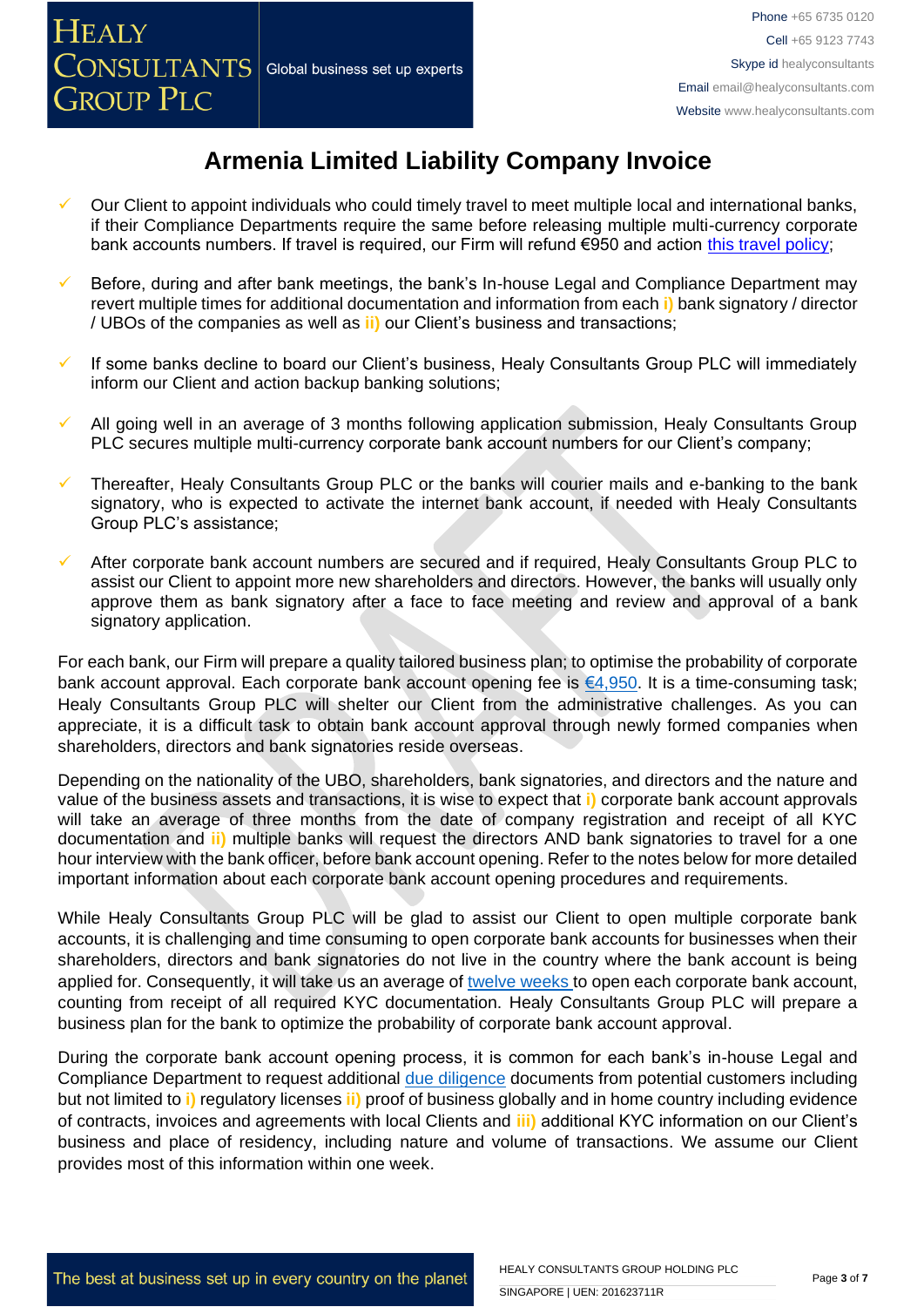Because global interest rates are low, international banks make little profit from current accounts. Consequently, international banks appetite for new multi-currency corporate bank account opening applications is low. Therefore, global banks are more likely to reject new multi-currency corporate bank account opening applications. Because of the above, customer demand for new corporate bank accounts is very high. As a result, international banks choose vanilla customers that tick all the boxes of a low risk Client. For example, most banks will only welcome multi-currency corporate bank account opening applications from a company registered in the same country, with local staff and office premises.

When dealing with international banks, the front office bank officer (Relationship Manager) is willing to help Healy Consultants Group PLC and our multi-national Clients. The realistic role of this bank officer is to collect information and ensure an accurate and complete multi-currency corporate bank account opening application is submitted to the bank in-house Legal and Compliance Department.

Unfortunately, the bank in-house Legal and Compliance Department has ultimate power of approval over new multi-currency corporate bank account applications. This Department is extremely risk adverse and often lacks commercial reality. Furthermore, the in-house Legal and Compliance Department does not speak to customers nor to Healy Consultants Group PLC. All communications must go through the front office bank officer. Consequently, quality Clients do not get a chance to communicate directly with the bank decision makers - a chance to properly explain their business and the risks the bank perceives.

Global banks enjoy ultimate power of approval of corporate bank account applications. Consequently, guaranteed success is outside of Healy Consultants Group PLC control. What is inside our control is the preparation and submission of a high quality bank application that maximises the likelihood of approval.

Global banks [continue to tighten](https://www.healyconsultants.com/international-banking/opening-corporate-bank-accounts/) corporate bank account opening procedures, their internal compliance departments completing more thorough due diligence of Clients. Consequently, our Client should expect the bank account approval period at least 2 months and on average 3 months.

During the engagement, banks will revert to Healy Consultants Group PLC and our Client to request additional KYC information, including **i)** details of existing business setup **ii)** reason for opening bank accounts in the specific jurisdiction **iii)** list of suppliers and Clients in the jurisdiction i**v)** lease agreement and **v)** proof of net worth from the shareholders and evidence the same are complying with their local taxation reporting obligations. As always, Healy Consultants Group PLC will liaise with the bank to secure exemption from these requirements.

While Healy Consultants Group PLC will try its best to negotiate with the bank for a travel exemption unfortunately some banks may request both the foreign directors and bank signatories to travel, for a onehour interview before the bank account numbers are issued. If the banks also request Healy Consultants Group PLC nominees to travel, there will be an additional fee of €5,950 per trip payable to cover the flight and hotel and other trip disbursements.

All banking charges, certification and translation and other third-party fees incurred during the corporate bank account opening process are to be borne by our Client, never by the nominees. These additional fees are to be payable in advance of any disbursement.

Healy Consultants Group PLC will supply the banks with the proof of addresses and other due diligence supplied by our Client. Hopefully they will accept the same and do not revert requesting additional documents; From our side we will relentlessly negotiate for banks waivers. Healy Consultants Group PLC expects the bank's risk department to request additional [due diligence](http://www.healyconsultants.com/due-diligence/) from our Client's business and from the bank signatory, directors, shareholders and UBOs. We assume our Client will timely supply this information and supporting documents or there will be engagement delays.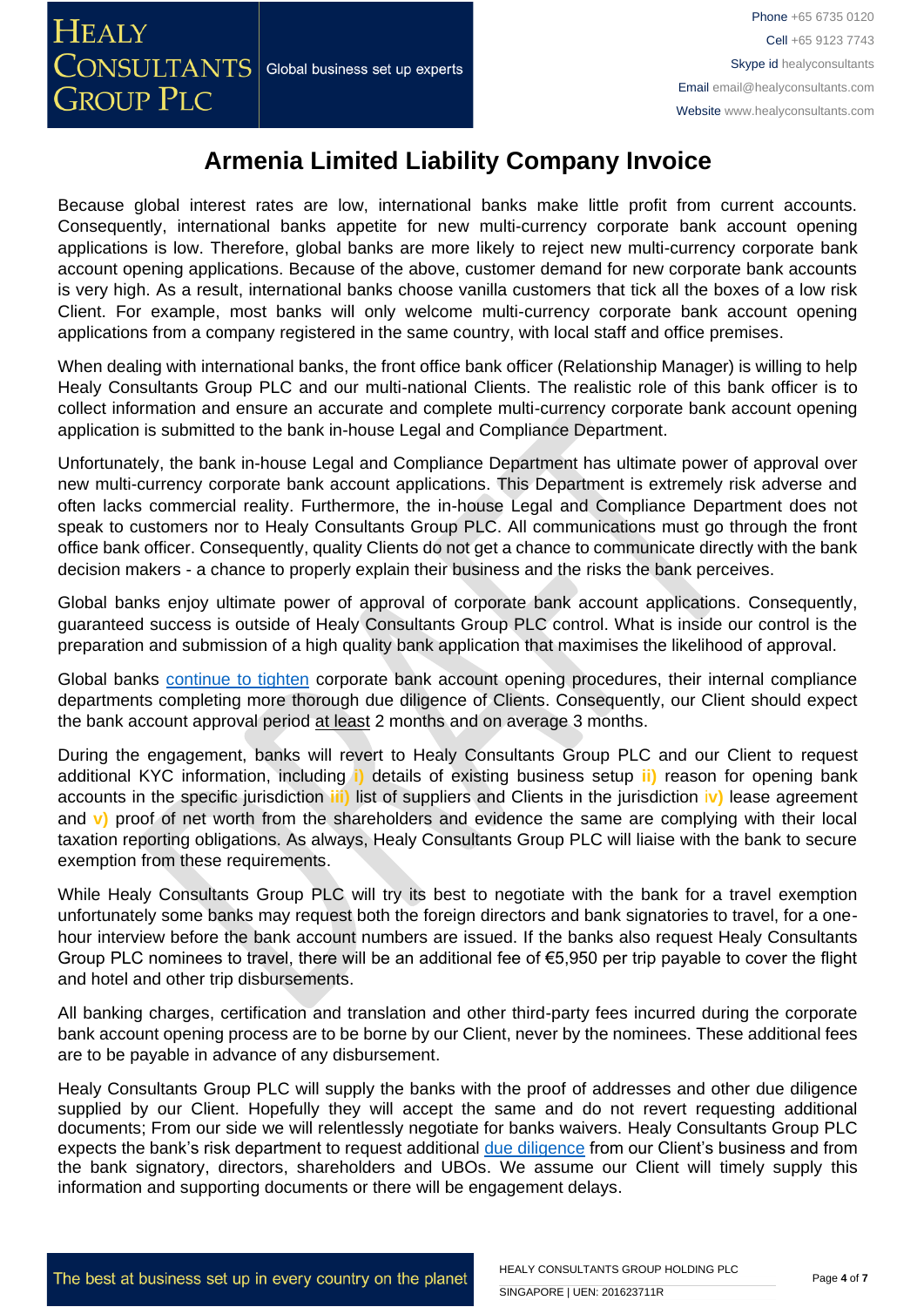

- **5.** In accordance with [Armenia Companies Law,](http://www.parliament.am/law_docs/211101HO252eng.pdf) each entity must register for corporate tax and VAT at the [Ministry of Justice.](http://www.gov.am/en/structure/3/)
- **6.** For an active trading company, these accounting and tax fees are an estimate of Healy Consultants Group PLC fees to efficiently and effectively discharge your annual company accounting and tax obligations. Following receipt of a set of draft accounting numbers from your company, Healy Consultants Group PLC will more accurately advise accounting and tax fees. For a dormant company, Healy Consultants Group PLC fees are only €950.
- **7.** All fees quoted in this invoice correspond to fees quoted on Healy consultant's **business website**. Please review this invoice carefully to identify errors. During the rush of a business day, it is possible Healy Consultants Group PLC inadvertently made fee calculation errors, typing errors or omitted services or omitted historic fee payments from Clients. In the unfortunate event you identify invoice errors, please revert to me directly re the same. I apologize in advance if I or my staff made invoice errors.
- **8.** Assuming our Clients' re-engage Healy Consultants Group PLC in year 2, this fee is an estimate of the fees payable next year, 12 months after the date of company registration.
- **9.** The fees quoted in this invoice are a prediction of the fees required to efficiently and effectively complete this engagement in a timely manner. If during the engagement Healy Consultants Group PLC realises that the project is more complex than anticipated, requiring a large additional investment of time, my Firm will revert to request additional fees.
- 10. In accordance with **Armenia Companies Law**, there are no minimum share capital requirements.
- **11.** If our Client requires [nominee services,](http://www.healyconsultants.com/corporate-outsourcing-services/nominee-shareholders-directors/) Healy Consultants Group PLC will be pleased to assist. Our fee for corporate nominee shareholder amounts to €2,100 per annum. Our fee for a non-resident individual nominee director or shareholder amounts to €3,600 per annum. Our fee for a country resident director or shareholder amounts to €6,600 per annum.
- **12.** If required, Healy Consultants Group PLC will be pleased to assist your firm to secure employee visa approvals. Our fee is €2,950 for the first employee, €1,950 for the second employee, €950 per employee thereafter. Our employee visa fees includes preparation of a quality visa application and submitting to the correct government immigration officers. The government enjoys ultimate power of approval of visa applications. Consequently, guaranteed success is outside of Healy Consultants Group PLC' control. What is inside our control is the preparation and submission of a high quality immigration visa application that maximises the likelihood of visa approval.
- **13.** If our Client and Healy Consultants Group PLC properly plan this engagement, our Clients' will *not* have to travel during this engagement. Healy Consultants Group PLC will efficiently and effectively and aggressively complete company registration and corporate bank account opening in a timely manner without our Client presence. Instead, our Client will need to **i)** sign and get documents legalised in their country's embassy; and **ii)** courier the originals to Healy Consultants Group PLC office;

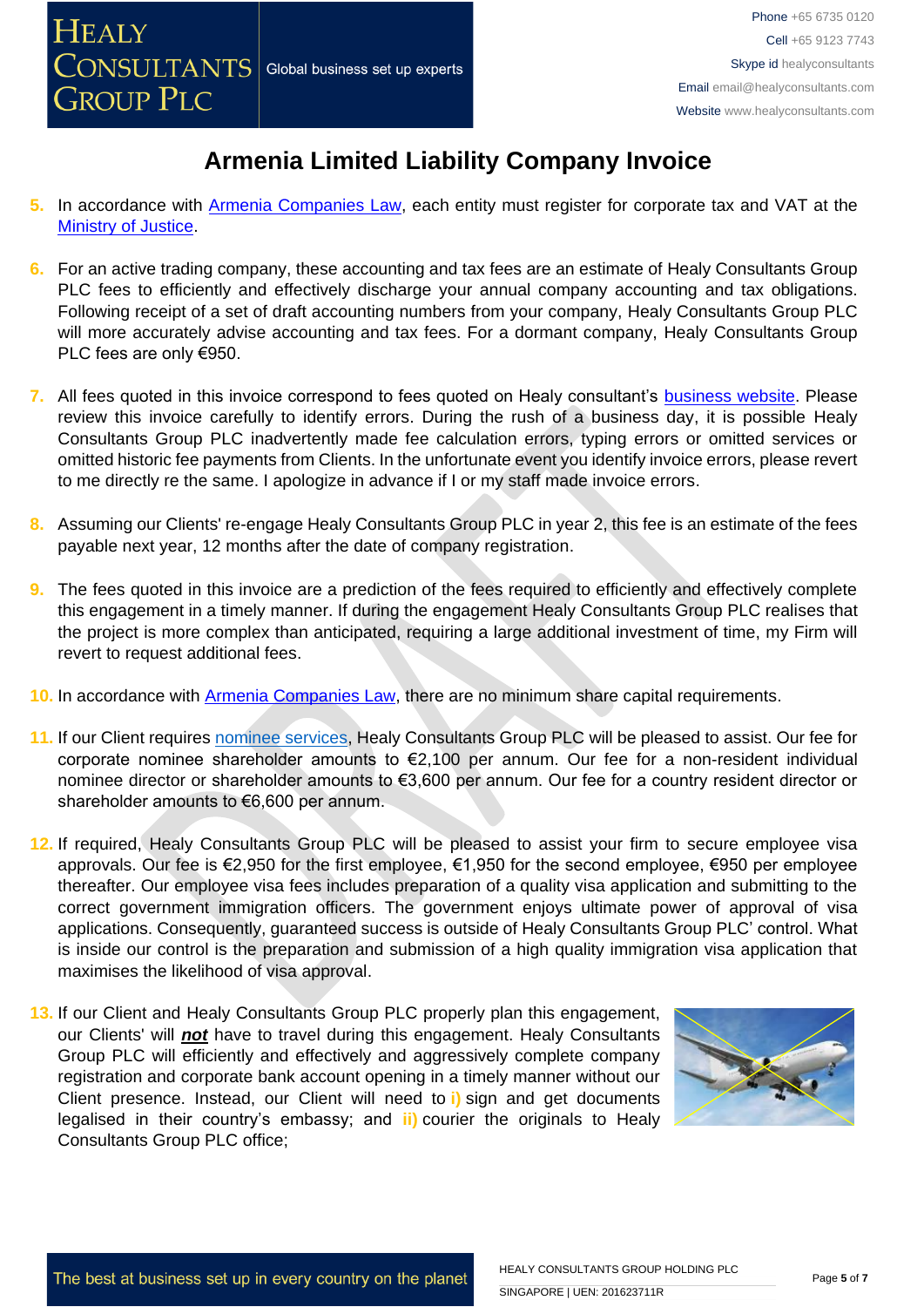- 14. Engage Healy Consultants Group PLC to [project manage](http://www.healyconsultants.com/project-manage-engagements/) the set up of your business in every country on the planet. We are the [best in the world](http://www.healyconsultants.com/best-in-the-world/) at what we do and we are a one-stop-shop for the  $A$  to  $Z$  of every country engagement.
- **15.** Monthly, quarterly and mid-year government tax obligations include **i)** payroll reporting **ii)** monthly or quarterly VAT reporting **iii)** monthly corporation tax return filing. If you need our help, Healy Consultants Group PLC can complete monthly government reporting for a monthly fee of €1,600. Healy Consultants Group PLC monthly support will include **i)** receiving in Dropbox the monthly invoices from our client **ii)** labelling monthly bank statement transactions **iii)** preparing and submitting VAT returns **iv)** monitoring monthly profit levels to minimise annual tax and **v)** submitting monthly employee payroll reporting.
- **16.** During the engagement, shareholders and directors documents may need to be translated into the local language before the government and bank approves company registration and corporate bank account opening respectively. Consequently, our Client should budget for possible additional translation and embassy atestation fees. Either our Client or Healy Consultants Group PLC can complete this administrative task.

As always, Healy Consultants Group PLC will negotiate with all third parties to eliminate or reduce additonal engagement costs. For transparency purposes, all third-party fee payments will be supported by original receipts and invoices. Examples of possible third-party payments include **i)** embassy fees **ii)** notary public costs **iii)** official translator fees.

- **17.** Depending on our Client business and nationality, the government may require a special regulatory licence to carry on your business in the country. Healy Consultants Group PLC will assist our Client secure licence approval. There may be additional fees for this service.
- **18.** During the annual renewal engagement with our Client, our in-house Legal and Compliance Department reviews the quality and completeness of our Client file. Consequently, Healy Consultants Group PLC may revert to our Client to ask for more up to date [due diligence documentation.](http://www.healyconsultants.com/due-diligence/)
- **19.** As stipulated on our [business website](http://www.healyconsultants.com/) and in section 3 of our engagement letter, Healy Consultants Group PLC will only commence the engagement following **i)** settlement of our fees and **ii)** completion and signing of our legal engagement letter.
- **20.** It is important our Clients are aware of their personal and corporate tax obligations in their country of residence and domicile, and they will fulfil those obligations annually. Let us know if you need Healy Consultants Group PLC help to clarify your local and international annual tax reporting obligations.
- **21.** Some of our Clients engage Healy Consultants Group PLC to [recruit local employees.](http://www.healyconsultants.com/corporate-outsourcing-services/how-we-help-our-clients-recruit-quality-employees/) We have a lot of experience in this area and we are quite skilled at securing quality candidates for our Clients.
- **22.** Healy Consultants Group PLC will only incorporate your company after 75% of [due diligence documentation](http://www.healyconsultants.com/due-diligence/) is received by email. Healy Consultants Group PLC will only open a corporate bank account after 100% of the Client's original due diligence documentation is received by courier.
- **23.** To assist our Clients to minimise foreign exchange costs, we offer payment in SG\$, Euro, Pounds, US\$ or €. Kindly let me know in which currency your Firm prefers to settle our fees and I will send an updated invoice, thank you.